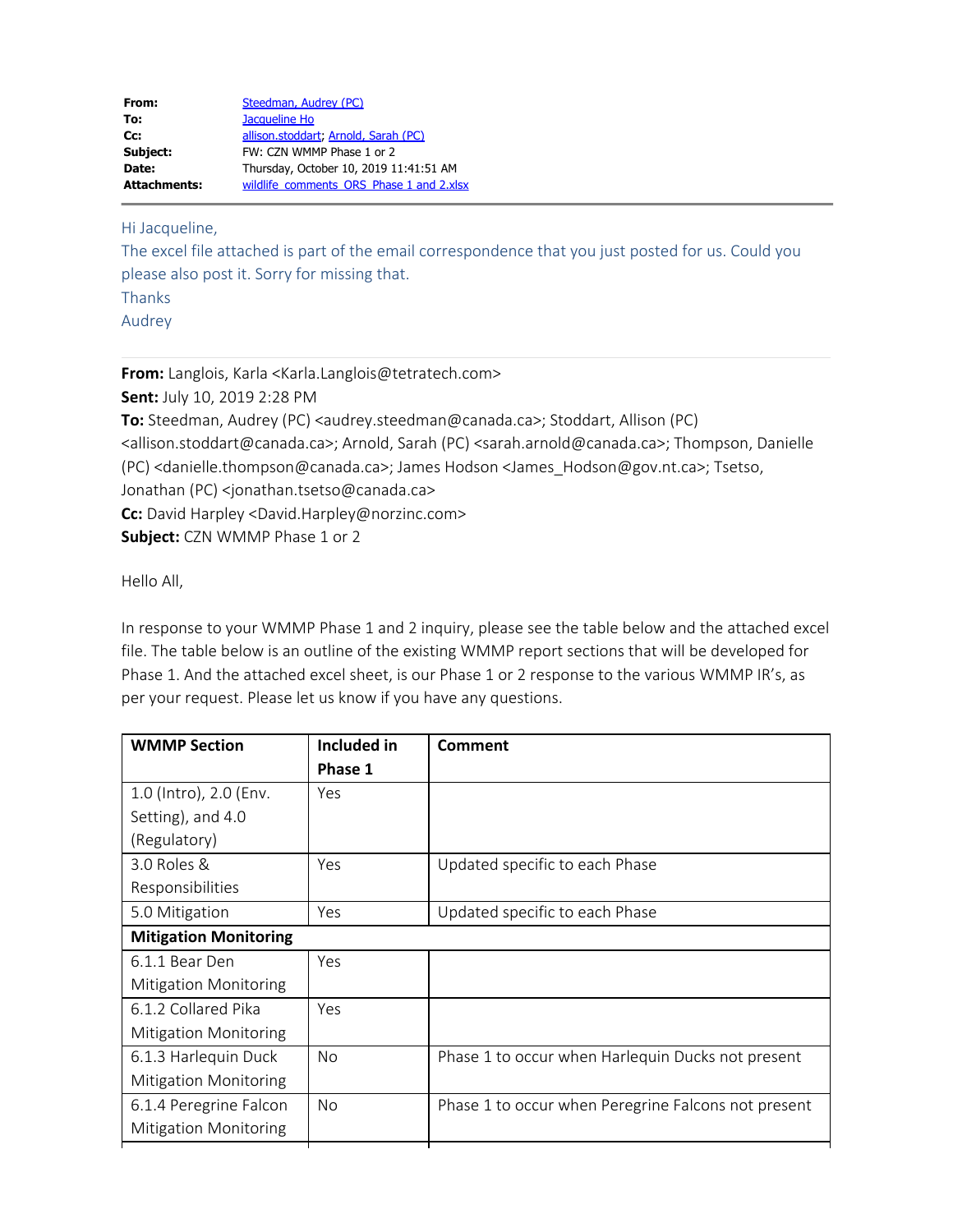| 6.1.5 Western Toad           | No        | Commitment to monitor in Phase 2                       |  |  |
|------------------------------|-----------|--------------------------------------------------------|--|--|
| <b>Mitigation Monitoring</b> |           |                                                        |  |  |
| 6.1.6 Pre-Blast              | Yes       |                                                        |  |  |
| Mitigation Monitoring        |           |                                                        |  |  |
| 6.1.7 Mitigation Audit       | Yes       | Updated specific to mitigation appropriate for each    |  |  |
|                              |           | Phase                                                  |  |  |
| 6.1.8 Wildlife               | Yes       |                                                        |  |  |
| Observation and              |           |                                                        |  |  |
| Incidents Logs               |           |                                                        |  |  |
| <b>Effects Monitoring</b>    |           |                                                        |  |  |
| 6.2.1 Traffic Monitoring     | Yes       |                                                        |  |  |
| 6.2.2 Wildlife Harvest       | Yes       |                                                        |  |  |
| Monitoring                   |           |                                                        |  |  |
| 6.2.3 Dall's Sheep and       | No        | Specific to Phase 2                                    |  |  |
| Lambing Area                 |           |                                                        |  |  |
| Monitoring                   |           |                                                        |  |  |
| 6.2.4 Northern               | Yes       | Limited to remote camera operation                     |  |  |
| Mountain Caribou             |           |                                                        |  |  |
| <b>Effects Monitoring</b>    |           |                                                        |  |  |
| 6.2.5 Boreal Caribou         | Yes       | Limited to track survey for 2019/2020 season           |  |  |
| <b>Effects Monitoring</b>    |           |                                                        |  |  |
| 6.2.6 Collared Pika          | <b>No</b> |                                                        |  |  |
| <b>Effects Monitoring</b>    |           |                                                        |  |  |
| 6.2.7 Migratory Birds        | <b>No</b> |                                                        |  |  |
| <b>Effects Monitoring</b>    |           |                                                        |  |  |
| <b>Closing Sections</b>      |           |                                                        |  |  |
| 7.0 Adaptive                 | Yes       |                                                        |  |  |
| Management                   |           |                                                        |  |  |
| 8.0 Reporting                | Yes       | Updated specific to each Phase                         |  |  |
| Appendix A Access            | Yes       |                                                        |  |  |
| Road Map Book                |           |                                                        |  |  |
| Appendix B Standard          | Yes       | Updated specific to each Phase. Example, Phase 1       |  |  |
| <b>Operating Procedures</b>  |           | SOPs relating to 1) injured wildlife/destruction of    |  |  |
|                              |           | property response, 2) responding to wildlife in        |  |  |
|                              |           | construction camps and active sites, 3) den/nest       |  |  |
|                              |           | response, 4) wildlife sighting logs, 5) waste audit at |  |  |
|                              |           | construction camps and active construction sites.      |  |  |
|                              |           |                                                        |  |  |
|                              |           | All other SOPs including Bear Management Plan          |  |  |
|                              |           | applicable to Phase 2.                                 |  |  |
| Appendix C Best              | Yes       |                                                        |  |  |
| Management Practices         |           |                                                        |  |  |
| Appendix D Timing            | Yes       |                                                        |  |  |
| Restrictions and             |           |                                                        |  |  |
|                              |           |                                                        |  |  |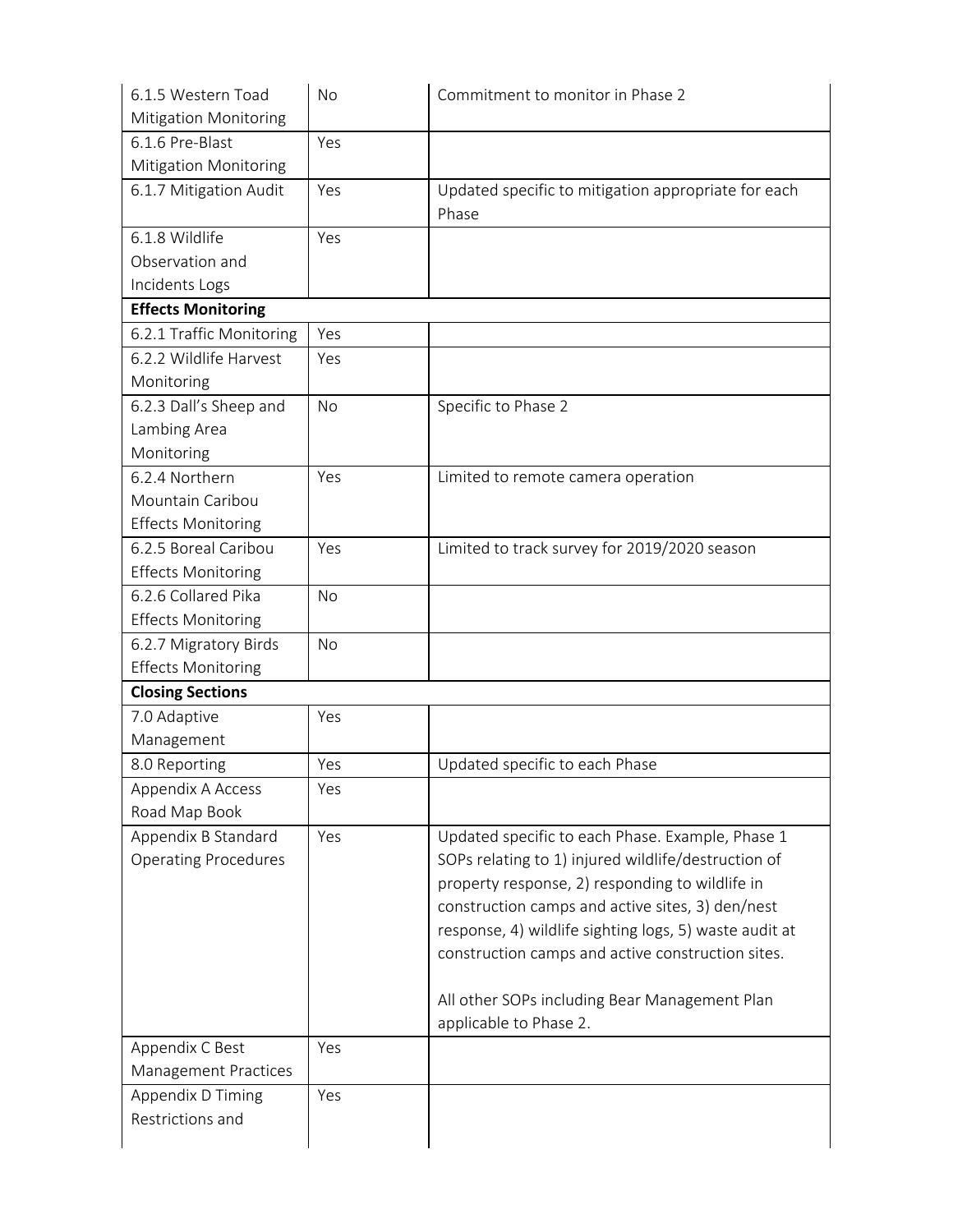Cheers,

Karla

**Karla Langlois, B.Sc., P.Biol.** | Biologist **Tetra Tech** | **Environment and Water**

Direct **+1 (867) 766-3728 x 9201105** | Fax **+1 (867) 873-3324** | [Karla.Langlois@tetratech.com](mailto:Karla.Langlois@tetratech.com)

**From:** David Harpley [<David.Harpley@norzinc.com](mailto:David.Harpley@norzinc.com)> **Sent:** Monday, June 24, 2019 11:27 AM **To:** Langlois, Karla [<Karla.Langlois@tetratech.com](mailto:Karla.Langlois@tetratech.com)> **Subject:** FW: WMMP

⚠ **CAUTION:** This email originated from an external sender. Verify the source before opening links or attachments.  $\Lambda$ 

Please call to discuss.

David Harpley VP, Environment and Permitting Affairs NorZinc (Canadian Zinc) Home Office 604 594 3855, Corporate Office 604 688 2001 X30, Cell 778 227 8489

**From:** Steedman, Audrey (PC) [audrey.steedman@canada.ca] **Sent:** June-24-19 9:59 AM **To:** David Harpley **Cc:** Stoddart, Allison (PC); Arnold, Sarah (PC); Thompson, Danielle (PC); James Hodson; Tsetso, Jonathan (PC) **Subject:** WMMP

Hi David,

We'd like to better understand CZN's proposal for separate phase 1 and phase 2 WMMPs, specifically what would be contained in each, and what wildlife related issues from the comment period would be dealt with in the phase 1 WMMP vs phase 2.

As part of this clarification we think it would be helpful for CZN to note beside each wildlife comment if the content will be included (or the issue resolved) within the phase 1 and/or phase 2 WMMP. We've attached an excel file with most wildlife related comments, and a column could be added for this clarification.

Thanks,

Audrey Steedman

Environmental Assessment Specialist, Natural Resource Conservation Branch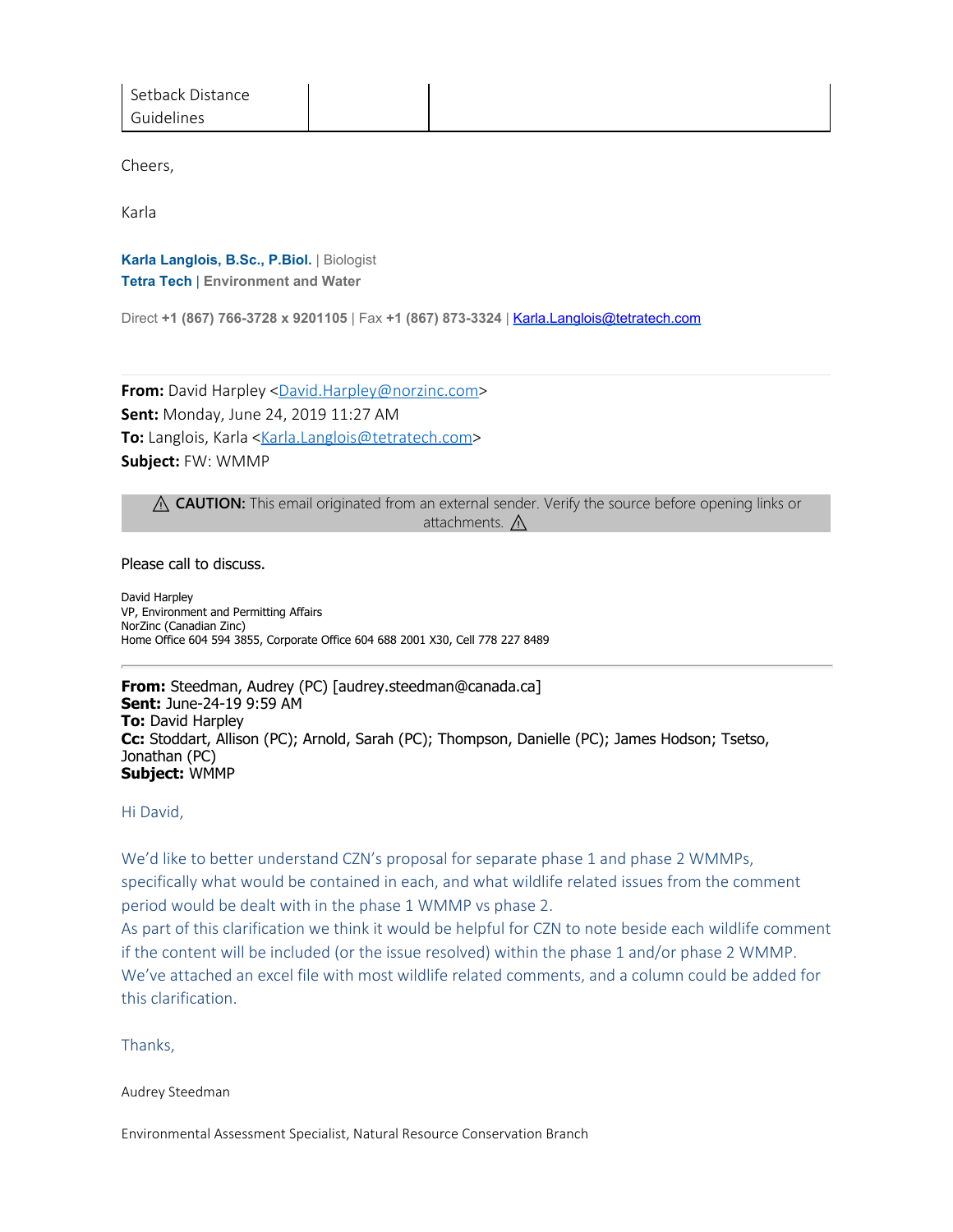Parks Canada / Government of Canada 145 McDermot Avenue, Winnipeg MB, R3B 0R9 [audrey.steedman@canada.ca](mailto:audrey.steedman@canada.ca) / Tel : 204-984-5719

Spécialiste en évaluation environnementale, Direction de la conservation des ressources naturelles Parcs Canada / Gouvernement du Canada 145 avenue McDermot, Winnipeg MB, R3B 0R9 [audrey.steedman@canada.ca](mailto:audrey.steedman@canada.ca) / Tél: 204-984-5719

Parks Canada - 450 000 km<sup>2</sup> of memories / Parcs Canada - 450 000 km<sup>2</sup> de souvenir

**From:** David Harpley [\[mailto:David.Harpley@norzinc.com](mailto:David.Harpley@norzinc.com)] **Sent:** June-17-19 12:01 PM **To:** Stoddart, Allison (PC) <[allison.stoddart@canada.ca](mailto:allison.stoddart@canada.ca)> **Cc:** Steedman, Audrey (PC) [<audrey.steedman@canada.ca](mailto:audrey.steedman@canada.ca)>; Tsetso, Jonathan (PC) [<jonathan.tsetso@canada.ca](mailto:jonathan.tsetso@canada.ca)> **Subject:** RE: IR2

Allison, further to your comments, I've added more detail into the road schedule, attached. Also attached is a summary of monitoring for wildlife. We will be expanding the 2023 section to reflect a 'typical operating year'. I'm assuming it is wildlife that this mainly relates to.

Regarding baseline, analysis and final plans, I think there is a difference between Phase 1 and Phase 2. I don't see any of this years' baseline as informing the Phase 1 plans. The cameras will not inform Phase 1 operations next March. The existing aerial survey and collar data, and information on trails, will. Pika, aquatic and long-term water quality site sampling will inform Phase 2 plans.

Regarding review and approval scheduling, I see this Sep being a busy month.

I would appreciate your thoughts on the 2 attached documents. We would like to make our IR replies tomorrow by end of day. After that, we would be amenable to answering further questions from Parks.

Thanks.

David Harpley VP, Environment and Permitting Affairs NorZinc (Canadian Zinc) Home Office 604 594 3855, Corporate Office 604 688 2001 X30, Cell 778 227 8489

**From:** Stoddart, Allison (PC) [allison.stoddart@canada.ca] **Sent:** June-14-19 12:31 PM **To:** David Harpley **Cc:** Steedman, Audrey (PC); Tsetso, Jonathan (PC) **Subject:** RE: IR2

Hi David,

Parks Canada's recommendation #4 indicates "Provide a project schedule with a summary of how the Project will be sequenced, specifically include the pre-construction, operation and closure phases. Include timelines for a typical operational year, and expected closure sequencing, in the schedule."